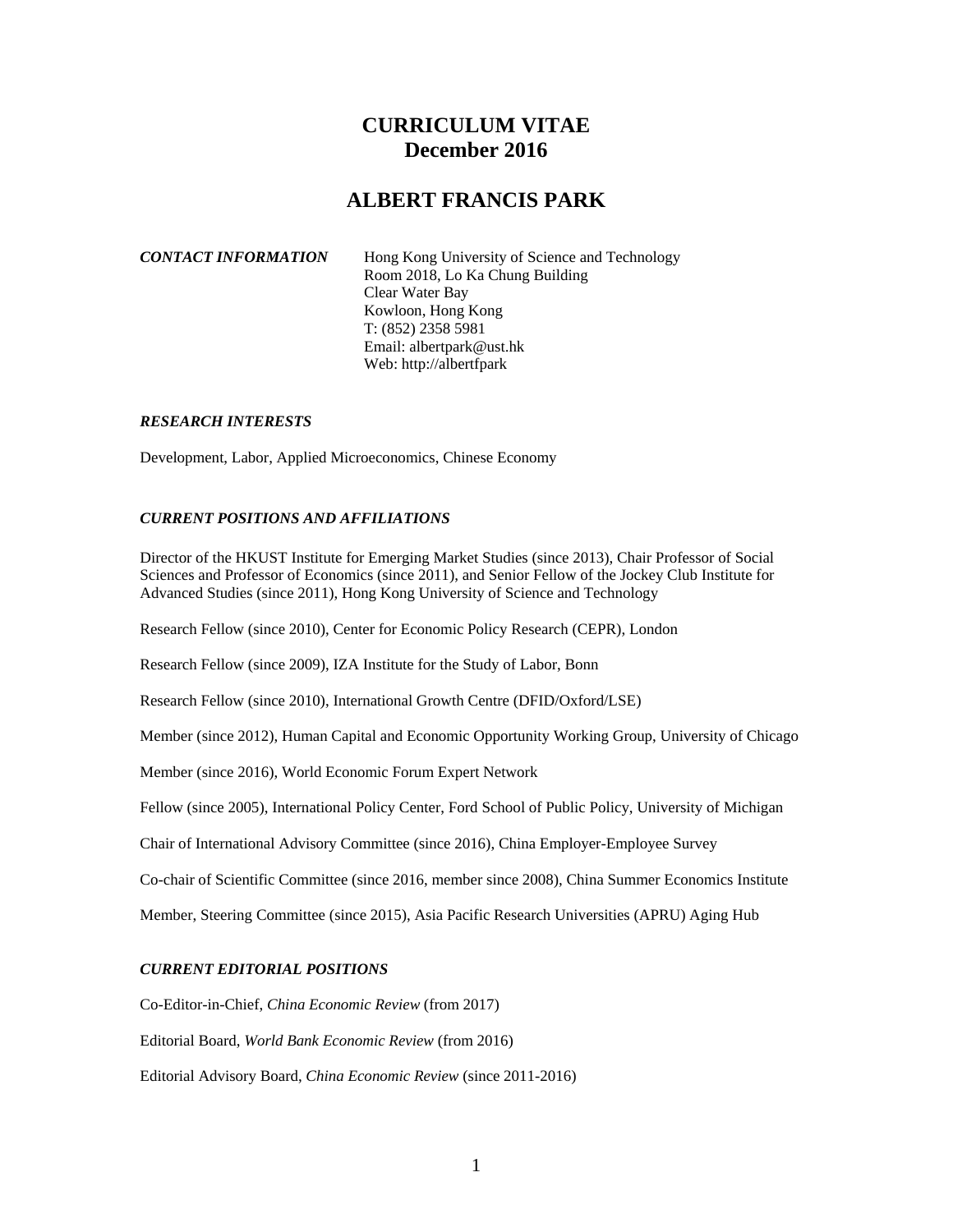Editorial Board, *Journal of Comparative Economics* (since 2013)

Editorial Board, *Oxford Economic Papers* (since 2011)

## *EDUCATION*

Ph.D., Stanford University, Food Research Institute and economics, 1996

A.B., Harvard College, economics, *magna cum laude*, Phi Beta Kappa, 1988.

Intensive Chinese language training: Beijing Language Institute, fall 1992; Inter-University Program for Chinese Language Studies in Taipei, summer 1992; Chinese Summer Language School, Middlebury College, summer 1990.

#### *PREVIOUS POSITIONS*

#### University of Oxford

Department of Economics and School for Interdisciplinary Area Studies, Professor of the Economy of China (10/2010 to 7/2011), Reader (9/2007 to 9/2010),. Director of Graduate Studies, MSc in Modern Chinese Studies (9/2009 to 7/2011)

#### University of Michigan

Department of Economics, Associate Professor (9/2002-5/2007), Assistant Professor (1/1997- 5/2002), Associate Chair (9/2002-5/2005, 9/2006-5/2007) Center for Chinese Studies, Associate Director (9/2002-8/2005), Faculty Associate (1/1997-5/2007) Population Studies Center, Institute for Social Research, Research Affiliate (2001-2007) William Davidson Institute, Faculty Associate (1997-2007)

#### Stanford University

Asia/Pacific Research Center, Post-doctoral Fellow (1996) Food Research Institute, Acting Instructor (1995), Teaching Assistant (1992, 1994)

Korea Development Institute, Research Assistant (1988-1989)

## *VISITING POSITIONS*

Visiting Scholar, Population Studies Center, University of Pennsylvania, May to June 2016.

Visiting Professor, Division of Humanities and Social Sciences, California Institute of Technology, January to March 2016.

Visiting Researcher, World Bank Research Department, September 2005 to April 2006.

Visiting Assistant Professor, John F. Kennedy School of Government, Harvard University, January to June 2002.

Fulbright Visiting Researcher, China Center for Economic Research, Peking University, September to December 2001.

An Wang Post-doctoral Fellow, Fairbanks Center for East Asian Research, Harvard University, September 2000 to August 2001.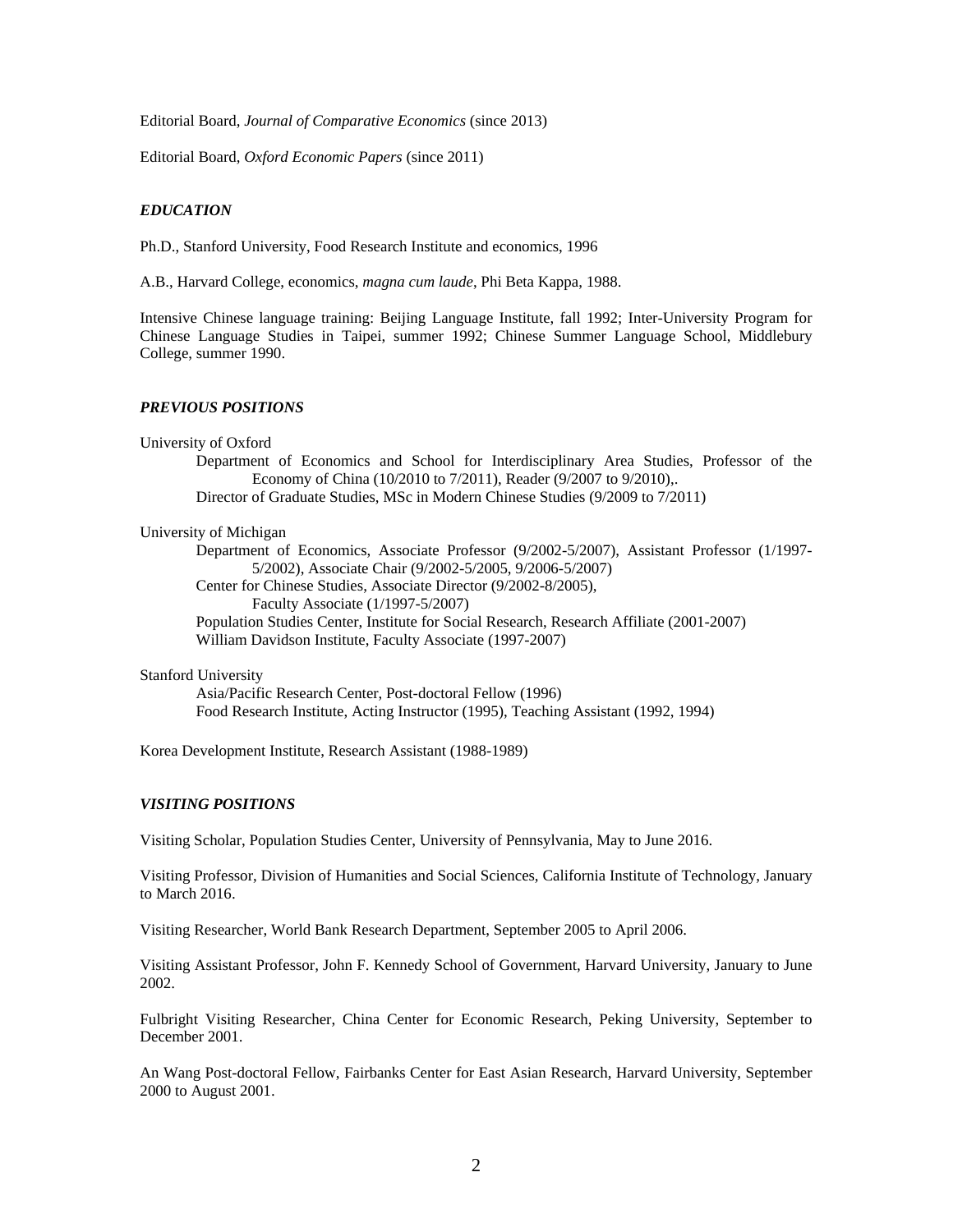Visiting Research Fellow, Institute of Economics, Academia Sinica (Taiwan), January to June, 1999

Visiting Professor, Winrock Ph.D. Program in Agricultural Economics, China Agricultural University, summer 1997 and fall 1996.

Visiting Scholar, Institute of Agricultural Economics, Chinese Academy of Agricultural Sciences, April to October, 1996.

## *ARTICLES AND CHAPTERS*

Karachiwalla, Naureen, and Albert Park, "Promotion Incentives in the Public Sector: Evidence from Chinese Schools," *Journal of Public Economics*, forthcoming.

Glewwe, Paul, Qiuqiong Huang, and Albert Park. "Cognitive Skills, Noncognitive Skills, and School-to-Work Transitions in Rural China," *Journal of Economic Behavior and Organization*, forthcoming.

Park, Albert, "Comment on 'The Labor Contract Law, Macro Conditions, Self-Selection, and Labor Market Outcomes for Migrants in China'," *Asian Economic Policy Review* 12(1), forthcoming.

Park, Albert, and Sangui Wang, "Benefiting from Disaster?: Public and Private Responses to the Wenchuan Earthquake," *World Development*, forthcoming.

Shu Cai, and Albert Park, "Permanent Income and Subjective Well-being," *Journal of Economic Behavior and Organization* 130: 298-319, 2016.

Glewwe, Paul, Albert Park, and Meng Zhao, "A Better Vision for Development: Eyeglasses and Academic Performance in Rural Primary Schools in China," *Journal of Development Economics* 122: 170-182, 2016

Park, Albert, Xinzheng Shi, Chang-tai Hsieh, and Xuehui An, "Magnet High Schools and Academic Performance in China: A Regression Discontinuity Design," *Journal of Comparative Economics*, 43(4): 825-843, 2015.

Park, Albert, and Yan Shen, "Understanding Wealth and Housing Inequality among China's Older Population," *China Economic Journal*, 8(3): 288-307, 2015.

Gallagher, Mary, John Giles, Albert Park, and Meiyan Wang, "China's 2008 Labor Contract Law: Implementation and Impacts on Workers," *Human Relations*, 68(2) 197–235, 2015.

Park, Albert, and Sangui Wang, "Poverty in China" in Shenggen Fan, Ravi Kanbur, Shang-jin Wei, and Xiaobo Zhang, eds., *Oxford Companion to the Economics of China* (Oxford: Oxford University Press), 2014.

Abhijeet Singh, Albert Park, and Stefan Dercon. "School Meals as a Social Safety Net: An Evaluation of the Midday Meal Scheme in India," *Economic Development and Cultural Change*, 62(2): 275 – 306, 2014.

Park, Albert, and Xiaobo Qu, "Informality, Returns to Education, and Labour Market Integration in China," *Indian Journal of Labor Economics* 56(4): 617-634, 2013.

Cai, Hongbin, Hongbin Li, Albert Park, and Li-an Zou, "Family Ties and Organizational Design: Evidence from Chinese Private Firms," *Review of Economics and Statistics*, 95(3): 850-867, 2013.

Giles, John, Dewen Wang, and Albert Park. "Expanding Social Insurance Coverage in China," *Research in Labor Economics* 37: 123-179, 2013.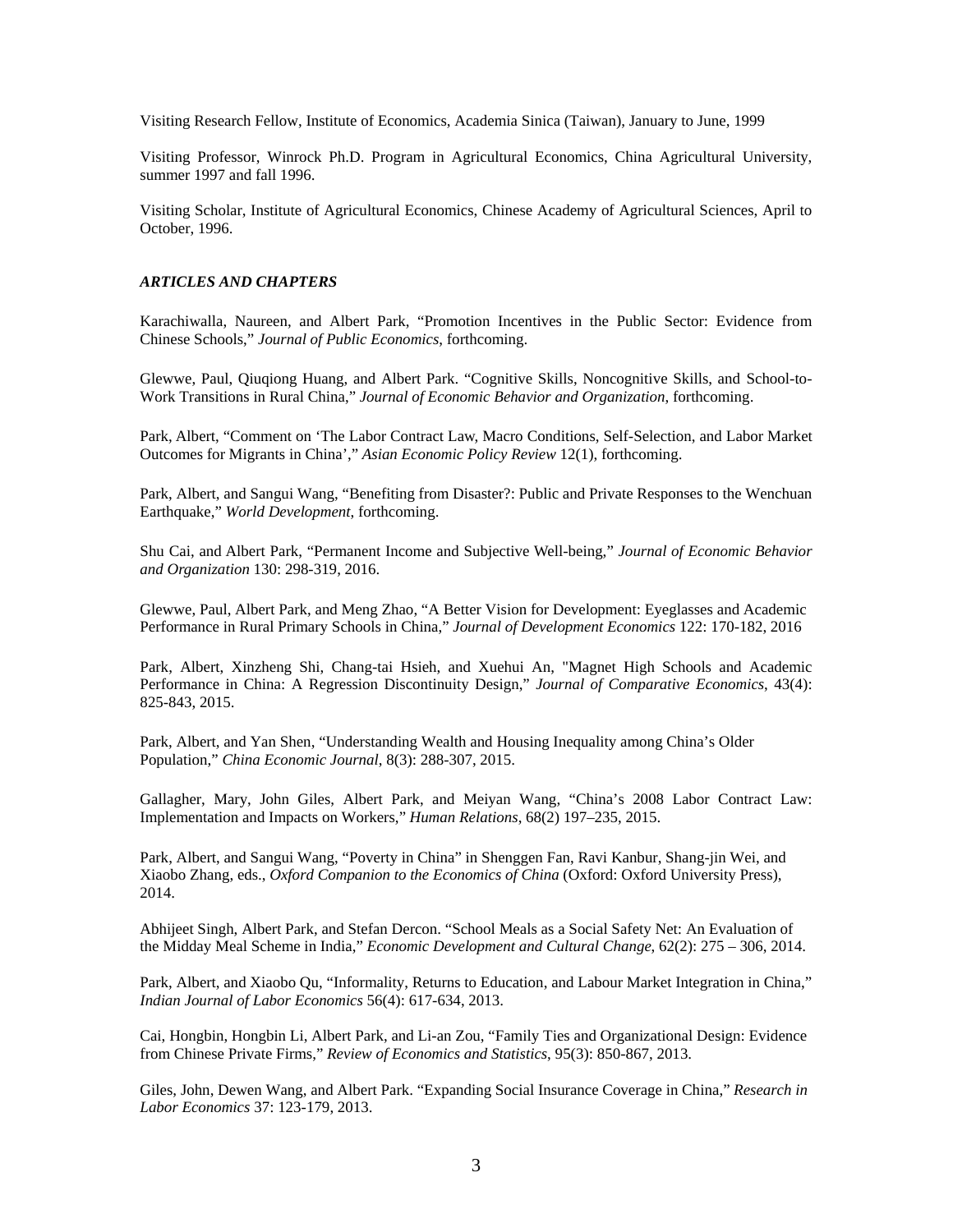Giles, John, Park, Albert, Cai, Fang and Du, Yang. "Weathering a Storm: Survey-Based Perspectives on Employment in China in the Aftermath of the Global Financial Crisis," in Arup Banerji, David Newhouse, David Robalino, and Pierella Paci, eds., *Working Through the Crisis: Jobs and Policies in Developing Countries during the Great Recession* (Washington, D.C.: The World Bank), pp. 163-182, 2013.

Park, Albert, Yan Shen, John Strauss, and Yaohui Zhao. "Relying on Whom?: Poverty and Consumption Financing of China's Elderly," in National Research Council (J.P. Smith and M. Majmundar, Eds.), *Aging in Asia: Findings from New and Emerging Data Initiatives* (Washington, DC: The National Academies Press), pp. 148-172, 2012.

Lei, Xiaoyan, John Giles, Yuqing Hu, Albert Park, John Strauss and Yaohui Zhao. "Patterns and Correlates of Intergenerational Non-Time Transfers: Evidence from CHARLS" in National Research Council (J.P. Smith and M. Majmundar, Eds.), *Aging in Asia: Findings from New and Emerging Data Initiatives* (Washington, DC: The National Academies Press), pp. 207, 228, 2012.

Strauss, John, Hao Hong, Xiaoyan Lei, Lin Li, Albert Park, Li Yang,and Yaohui Zhao. "Health Care and Insurance Among the Elderly in China: Evidence from the CHARLS Pilot," in National Research Council (J.P. Smith and M. Majmundar, Eds.), *Aging in Asia: Findings from New and Emerging Data Initiatives*  (Washington, DC: The National Academies Press), pp. 342-370, 2012.

Mangyo, Eiji, and Albert Park. "Relative Deprivation and Health: Which Reference Groups Matter?" *Journal of Human Resources* 46(3): 459-481, 2011.

Park, Albert, and Fang Cai. "The Informalization of the Chinese Labor Market," in Sarosh Kuruvilla, Mary Gallagher, and Ching-kwan Lee, eds., *From Iron Rice Bowl to Informalization: Markets, State and Workers in a Changing China*, Cornell University Press, pp. 17-35, 2011.

Park, Albert, Dean Yang, Xinzheng Shi, and Yuan Jiang. "Exporting and Firm Performance: Chinese Exporters and the Asian Financial Crisis," *Review of Economics and Statistics* 92(4): 822–842, 2010.

Strauss, John, Xiaoyan Lei, Albert Park, Yan Shen, James P. Smith, Zhe Yang, and Yaohui Zhao. "Health Outcomes and Socio-Economic Status Among the Elderly in China: Evidence from the CHARLS Pilot," *Journal of Population Aging* 3(3-4): 111-142, 2010

Park, Albert, and Sangui Wang. "Community Development and Poverty Alleviation: An Evaluation of China's Poor Village Investment Program," *Journal of Public Economics*, 94(9-10): 790-799, 2010.

Park, Albert, and Dewen Wang, "Migration and Urban Poverty and Inequality in China," *China Economic Journal*, 3(1): 49-67, 2010.

Park, Albert, Fang Cai, and Yang Du. "Can China Meet Her Employment Challenges?" in Jean Oi, Scott Rozelle, and Xuegang Zhou, eds., *Growing Pains: Tensions and Opportunities in China's Transformation* (Stanford: Stanford Asia-Pacific Research Center), pp. 27-55, 2010.

Cai, Fang, Yaohui Zhao, and Albert Park. "The Chinese Labor Market in the Reform Era," in Loren Brandt and Thomas Rawski, eds., *China's Economic Transition: Origins, Mechanism, and Consequences*, Cambridge University Press, 2008.

Park, Albert. "Rural-Urban Inequality in China," in Shahid Yusuf and Karen Nabeshima, eds. *China Urbanizes: Consequences, Strategies, and Policies* (Washington, D.C.: The World Bank), 2008.

Park, Albert, and Minggao Shen. "Refinancing and Decentralization: Evidence from China," *Journal of Economic Behavior and Organization* 66(3-4): 703-730, 2008.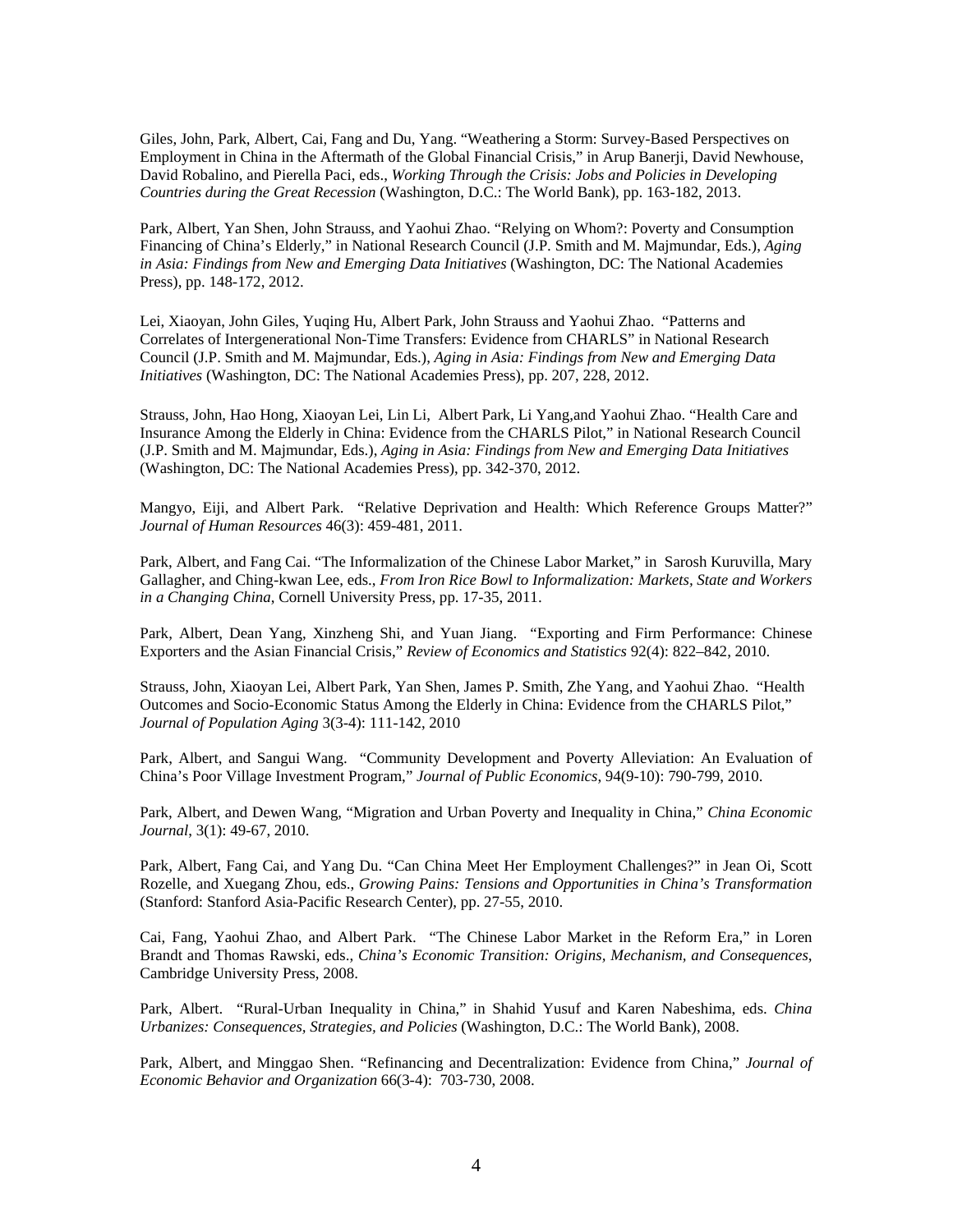Hannum, Emily, Albert Park, and Kai-Ming Cheng. "Introduction: Market Reforms and Educational Opportunity in China," in Emily Hannam and Albert Park, eds., *Education and Reform in China* (Routledge), 2007.

Hannum, Emily, and Albert Park. "Families, Classrooms, and Educational Engagement in Rural Gansu, China," in Emily Hannam and Albert Park, eds., *Education and Reform in China* (Routledge), 2007.

Li, Wen, Albert Park, and Sangui Wang. "School Equity in Rural China," in Emily Hannam and Albert Park, eds., *Education and Reform in China* (Routledge), 2007.

Giles, John, Albert Park, and Fang Cai. "Re-employment of Dislocated Workers in Urban China: the Roles of Information and Incentives," *Journal of Comparative Economics* 34(3): 582-607, 2006.

Park, Albert. "Risk and Household Grain Management in Developing Countries," *The Economic Journal* 116(514): 1088-1115, 2006.

Giles, John, Albert Park, and Fang Cai. "How Has Economic Restructuring Affected China's Urban Workers?," *The China Quarterly* 0(177): 61-95, 2006.

Park, Albert. "Using Survey Data in Social Science Research in Developing Countries," in Perecman, Ellen, and Sara Curran, eds. A Handbook for Social Science Field Research: Essays and Bibliographic Sources on Research Design, Methodology, and Fieldwork (SAGE Publications), 2006.

Du, Yang, Albert Park, and Sangui Wang. "Migration and Rural Poverty in China," *Journal of Comparative Economics* 33(4): 688-709, 2005.

Zhang, Junsen, Yaohui Zhao, Albert Park, Xiaoqing Song,. "Economic Returns to Schooling in Urban China, 1988 to 2001," *Journal of Comparative Economics* 33(4): 730-752, 2005.

Giles, John, Albert Park, and Juwei Zhang. "What is China's True Unemployment Rate?" *China Economic Review* 16(2): 149-170, 2005.

Brandt, Loren, Albert Park, and Sangui Wang. "Are China's Financial Reforms Leaving the Poor Behind?" in Yasheng Huang, Edward Steinfeld, and Anthony Saich, eds., *Financial Sector Reform in China* (Cambridge: Harvard East Asian Press), 2004.

Park, Albert, Changqing Ren, and Sangui Wang. "Microfinance, Poverty Alleviation, and Financial Reform in China," *Rural Finance and Credit Infrastructure in China* (Paris: OECD), 2004.

Park, Albert, and Minggao Shen. "Joint Liability Lending and the Rise and Fall of China's Township and Village Enterprises," *Journal of Development Economics* 71: 497-531, 2003.

Park, Albert, Loren Brandt, and John Giles. "Competition Under Credit Rationing: Theory and Evidence from Rural China," *Journal of Development Economics* 71: 463-495, 2003.

Brown, Phil, and Albert Park. "Education and Poverty in Rural China," *Economics of Education Review* 21: 523-541, 2002.

Park, Albert, Sangui Wang, and Guobao Wu. *"*Regional Poverty Targeting in China," *Journal of Public Economics* 86(1): 123-153, 2002.

Park, Albert, Hehui Jin, Scott Rozelle, and Jikun Huang. "Market Emergence and Transition: Transaction Costs, Arbitrage, and Autarky in China's Grain Markets," *American Journal of Agricultural Economics* 84(1): 67-82, 2002.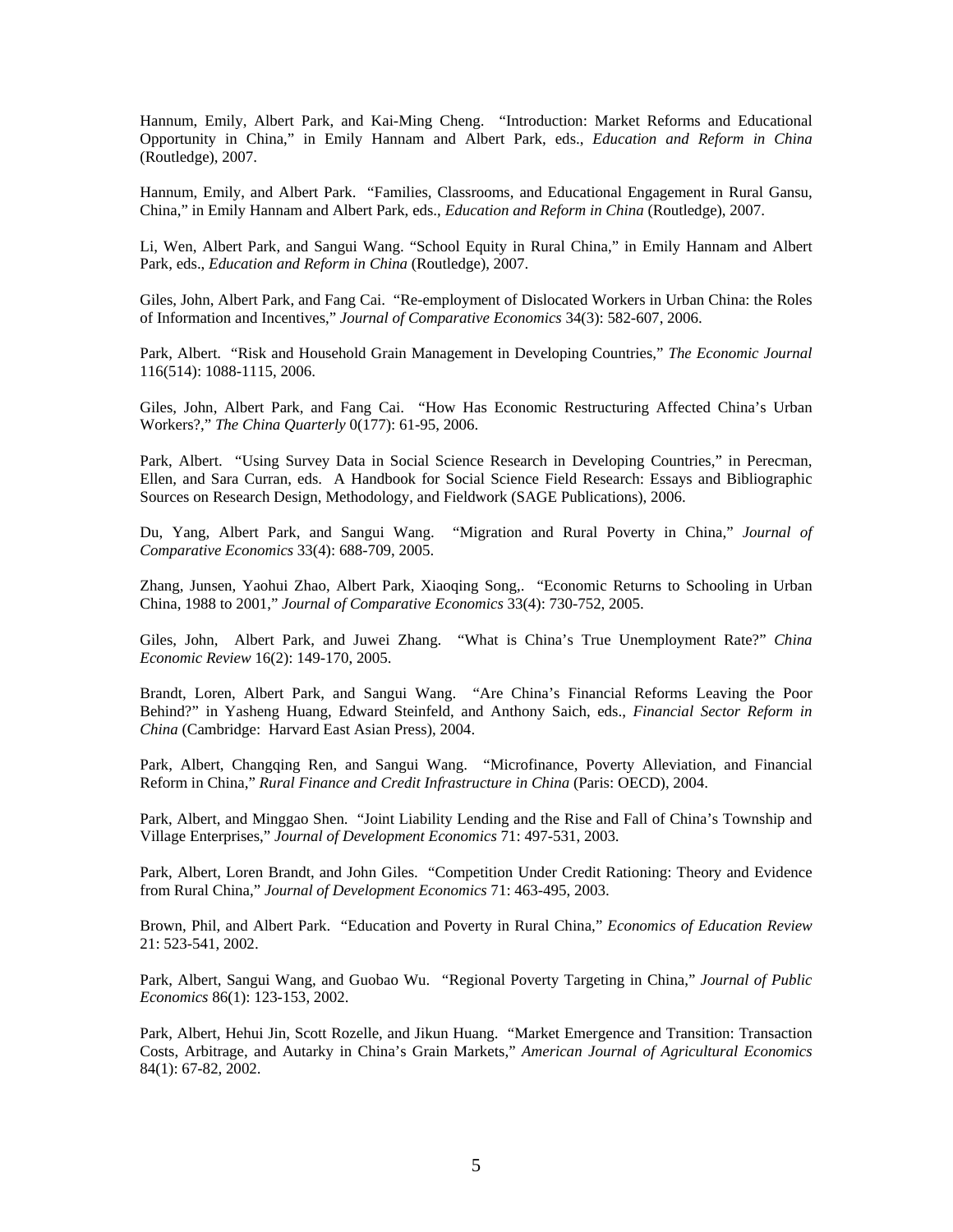Hannum, Emily, and Albert Park. "Educating China's Rural Children for the 21<sup>st</sup> Century," *Harvard China Review*, April 2002.

Gale, Fred, and Albert Park. "Rural Development: Can Rural Income Growth Accelerate?" in Fred Gale, ed., *China's Food and Agriculture: Issues for the 21st Century* (Washington, D.C.: USDA), pp. 47-49, 2002.

Park, Albert, and Kaja Sehrt. "Tests of Financial Intermediation and Banking Reform in China," *Journal of Comparative Economics* 29: 608-644, 2001.

Park, Albert, and Sangui Wang. "China's Poverty Statistics," *China Economic Review* 12: 384-398, 2001.

Park, Albert, and Changqing Ren. "Microfinance with Chinese Characteristics," *World Development* 29(1): 3-62, 2001.

Park, Albert. "Trade Integration and the Prospects for Rural Enterprise Development in China," *China's Agriculture in the International Trading System* (Paris: OECD), pp. 184-207, 2001.

Rozelle, Scott, Albert Park, Hehui Jin, and Jikun Huang. "Bureaucrat to Entrepreneur: the Changing Role of the State in China's Grain Economy," *Economic Development and Cultural Change* 48(2): 227-252, 2000.

Park, Albert. "Banking for the Poor," *Chinabrief*, May 1999.

Park, Albert, and Scott Rozelle. "Reforming State-Market Relations in Rural China," *The Economics of Transition* 6(2): 461-480, 1998.

Rozelle, Scott, Albert Park, Changqing Ren, and Vince Bezinger. "Targeted Poverty Investments and Economic Growth in China," *World Development* 26 (12): 2137-2151, 1998.

Williams, Jeffrey, Ann Peck, Albert Park, and Scott Rozelle. "The Emergence of a Futures Market: Mungbeans on the China Zhengzhou Commodity Exchange," *The Journal of Futures Markets* 18(4): 427- 448, 1998.

Rozelle, Scott, Albert Park, Jikun Huang, and Hehui Jin. "Liberalization and Rural Market Integration in China," *American Journal of Agricultural Economics* 79(2): 635-642, 1997.

Park, Albert, Scott Rozelle, Christine Wong, and Changqing Ren. "Distributional Consequences of Reforming Local Public Finance in China," *The China Quarterly* 147: 751-778, 1996.

Park, Albert, and Changqing Ren. "Resource Flows, Markets and Economic Development in China's Poor Areas," *Asia Prashant* 3(1): 21-48, 1996.

Park, Albert, and Bruce Johnston. "Rural Development and Dynamic Externalities in Taiwan's Structural Transformation," *Economic Development and Cultural Change* 44(1): 181-208, 1995.

Johnston, Bruce, and Albert Park. "Dynamic Externalities and Structural Change in Kenya," in John Mellor, ed., *Agriculture on the Road to Industrialization* (Baltimore: Johns Hopkins University Press), 1995.

Johnston, Bruce, and Albert Park. "Strategic Notions and Great Policies: Reflections on Taiwan's Experience with Economic Transformation," in John Montgomery and Denis Rodinelli, eds., *Great Policies: Strategic Innovations in Asia and the Pacific* (Greenwood Publishing Group, Inc., Praeger Publishers), 1995.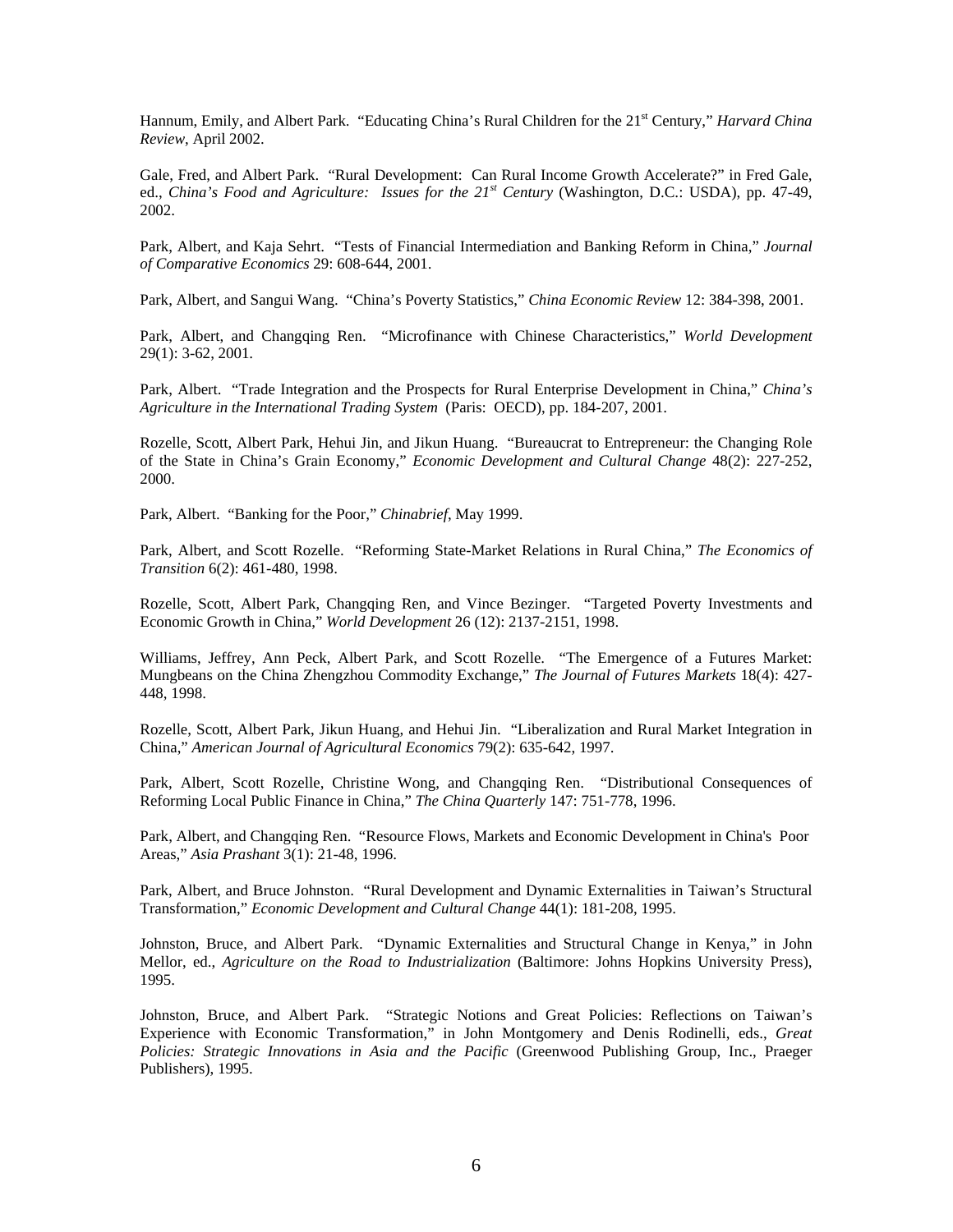Park, Albert, Scott Rozelle, and Fang Cai. "China's Grain Policy Reforms: Implications for Equity, Stabilization, and Efficiency," *China Economic Review* 5(1): 15-33, 1994.

Park, Albert. "Grain Market Liberalization in Shaanxi Province," USDA Economic Research Service, *Asia & Pacific Rim Agriculture and Trade Notes*, November 15, 1993.

#### *Books*

Hannum, Emily, and Albert Park, eds. *Education and Reform in China* (Routledge), 2007.

#### *Reviews*

Review of *Power and Wealth in Rural China*, by Susan Whiting (Cambridge: Cambridge University Press, 2001), *Journal of Economic Literature* 41(1): 257-258.

Review of *Analytical Development Economics*, by Kaushik Basu (Cambridge: Oxford University Press, 1997), *Economica*.

Review of *Financing Local Government in the People's Republic of China*, edited by Christine Wong (Hong Kong: Oxford University Press, 1997), *Journal of Comparative Economics*, 1998.

Review of *China's Economic Reforms*, by Shangquan Gao (London: Routledge Press, 1996), *Journal of Economic Literature*, 1997.

Review of *Financial Reform in China*, edited by On Kit Tam; *Fiscal Management and Economic Reform in the People's Republic of China*, by Christine Wong, Christopher Heady, and Wing Thye Woo, and *Banking and Financial Control in Reforming Planned Economies*, by Haiqun Yang, *The China Quarterly*, 1998.

#### *Books in Chinese*

Zhang, Baomin, Albert Park, and Changqing Ren, eds. *Resource Flows and Poverty Alleviation* (Taiyuan: Shanxi Economic Press), 1997.

## *Articles in Chinese*

Park, Albert, and Changqing Ren. "Microfinance with Chinese Characteristics." In *China's Rural Development Report 1*, (Beijing: Social Sciences Document Press House [shehui kexue wenxian chubanshe]), 2001.

Park, Albert, and Sangui Wang. "Credit Supply and Demand of the Poor Households in China," *Annual Report on Economic and Technological Development in Agriculture* (Beijing: China Agricultural Press), 2001.

Park, Albert, Sangui Wang, and Guobao Wu. "Assessing China's War on Poverty," *Annual Report on Economic and Technological Development in Agriculture* (Beijing: China Agricultural Press), 1999.

Morduch, Jonathan, Albert Park, and Sangui Wang. "Microfinance in China," *Problems in Agricultural Economics* 3, 1998; also published in *Poverty and Development* 6: 1-8, 1997.

Park, Albert, and Changqing Ren. "Resource Flows, Markets, and Economic Development in China's Poor Areas," *Problems in Agricultural Economics* 3: 20-28, 1996. Also published in Zhang, Baomin, Albert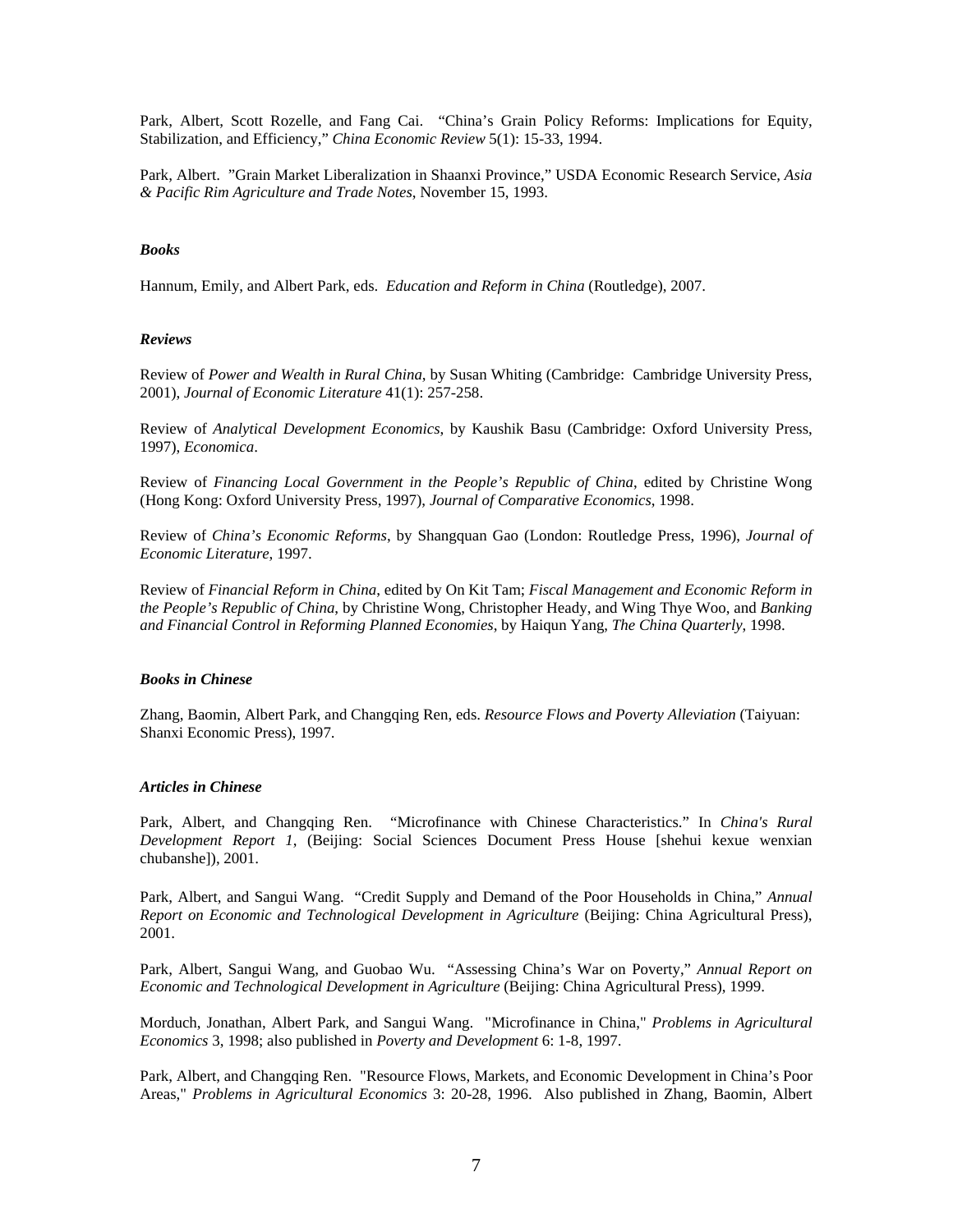Park, and Changqing Ren, eds. *Resource Flows and Poverty Alleviation* (Taiyuan: Shanxi Economic Press), 1997.

Park, Albert, and Changqing Ren. "A Model of Self-sufficiency and Household Production Response to Risk," *Agricultural Technology Econonomics* 5: 22-26, 1995. Also published in *Omnibus of Best Poverty Papers*, Vol. 1, (Beijing: People's Press), 2001*.* 

Chen, Fan, Albert Park, and Scott Rozelle. "Evaluation of the Effectiveness of China's Poverty Alleviaton Investments," *The Tribune of Economic Development* 6: 16-22, 1994.

Park, Albert. "Grain Market Liberalization in Shaanxi Province," *The Journal of Rural Social Economics* 40-44, Beijing Agricultural University, May 1994.

## *Other Papers*

Park, Albert, Yaowu Wu, and Yang Du. Informal Employment in Urban China: Measurement and Implications, *China Economic Review*, revise and resubmit.

Giles, John, Albert Park, Meiyan Wang, and Juwei Zhang. The Great Proletarian Cultural Revolution, Disruptions to Schooling, and the Returns to Schooling in Urban China," under review.

Zhao, Jimin, Shengyuan Zhang, and Albert Park, Travel Behavior, Energy Use, and Carbon Emissions: Evidence from Shenzhen, China, under review.

Park, Albert, and Lingwei Wu, Are Only Children More Depressed? Evidence from China's One Child Policy.

Shu Cai, Albert Park, and Sangui Wang. Microfinance Can Raise Incomes: Evidence from Village Banking in Poor Villages in China

Ichimura, Hidehiko, Chulhee Lee, Jinkook Lee, Xiaoyan Lei, Albert Park, Yasu Sawada. Psychological Well-being of the Elderly in China, Korea, and Japan

Park, Albert, Yang Du, and John Giles, Labor Regulation and Firm Employment in China

Park, Albert, and Qing Xia. Age-Expenditure Patterns for Health Care in China: Are the Rural Elderly Vulnerable?

Lee, Leng, and Albert Park. Parental Migration and Child Development in Rural China.

Park, Albert, and Maria Porter. Housing Windfalls and Intergenerational Transfers in China.

Hannum, Emily, and Albert Park. "Early Academic Engagement, Parental Plans, and Educational Attainment in Developing Countries: Evidence from Rural Northwest China," under revision for *Social Forces*, 2009.

Liu, Xuejun, Albert Park, and Yaohui Zhao, "Explaining Rising Returns to Education in the 1990s," 2010.

Park, Albert, Xiaohua Li, Xiaoqing Song, Junsen Zhang, and Yaohui Zhao. "Returns to Skill, Labor Market Transition, and the Rise of Wage Inequality in Urban China, 1988 to 2003," 2008.

Park, Albert, and Sangui Wang. "Are China's Poor Able to Work?" 2008.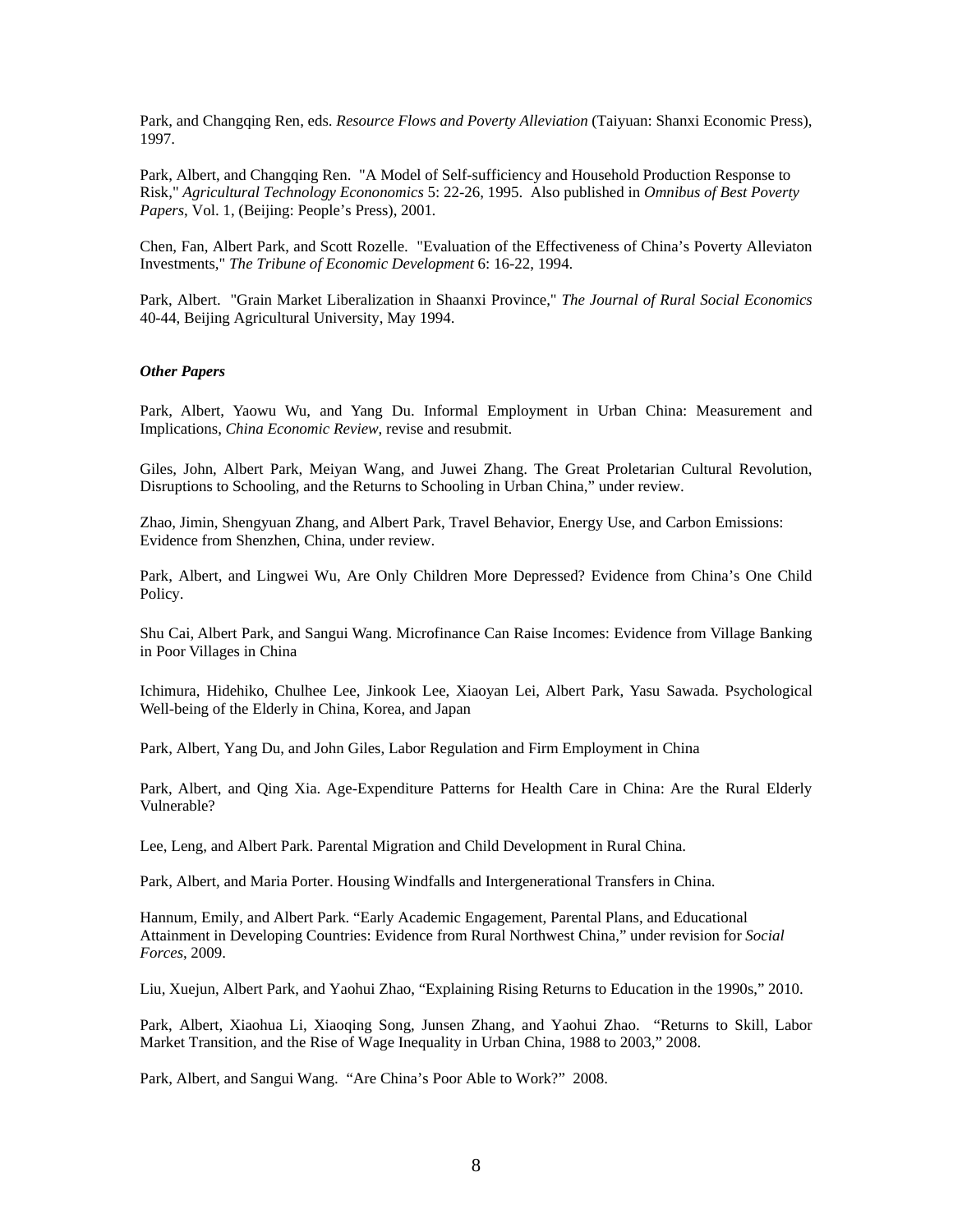Mangyo, Eiji, and Albert Park. "Impact of Health Insurance on Physician Visits by the Elderly: A Natural Experiment in Taiwan," 2005.

Park, Albert, and Pungpond Rukumnuaykit. "Eat Drink Man Woman: Testing for Gender Bias in China Using Individual Nutrient Intake Data."

Giles, John, Emily Hannum, Albert Park, and Juwei Zhang, "Life Skills, Schooling, and the Labor Market in Urban China: New Insights from Adult Literacy Measurement," ICSEAD Working Paper Vol. 2003-21.

Du, Yang, and Albert Park. "Blunting the Razor's Edge: Regional Development in China."

Kan, Kamhon, and Albert Park. "Dynamics of Elderly Living Arrangements in Taiwan."

Park, Albert, and Emily Hannum. "How Do Teacher Characteristics Affect Student Learning in Developing Countries?: Evidence from Matched Teacher-Student Data from Rural China."

#### *Work in Progress*

Xuechao Qian, and Albert Park, Educational Discrimination Against Migrant Children and School Location Choice in China

Park, Albert, Xiaobo Qu, Sangui Wang, Susie Xu, and Jane Zhang, Returns to Vocational High School in China

Park, Albert, and Xianqiang Zou, Intergenerational Mobility Pathways: Evidence from a Long Panel from Rural China

Xianqiang Zou, and Albert Park, Intergenerational Mobility and China's One Child Policy

Zeyuan Chen, and Albert Park. Rural Pensions, Intra-household Bargaining, and Elderly Medical Expenditure in China

Shu Cai, and Albert Park, Migration and Subjective Well-being of the Left Behind

Shu Cai, and Albert Park, Explaining Differences in Experienced Utility Among Individuals and Over Time in Developing Countries: Evidence from Rural China

Albert Park and Yaohui Zhao, Labor Market Segmentation in China

Albert Park and Sangui Wang, Choosing the Optimal Level of Regional Targeting: Lessons from China

Albert Park, Sangui Wang, Shubham Chaudhuri, and Gaurav Datt, Poverty Concentration and Regional Targeting

Albert Park, Yasu Sawada, and Sangui Wang, School Relocation and Child Development after the Wenchuan Earthquake

Albert Park and Taichang Chen, Migration and Support for the Elderly

## *CONSULTING*

World Bank, Early Child Development Report, 2009. World Bank, China Rural Education Fee Reforms, 2007.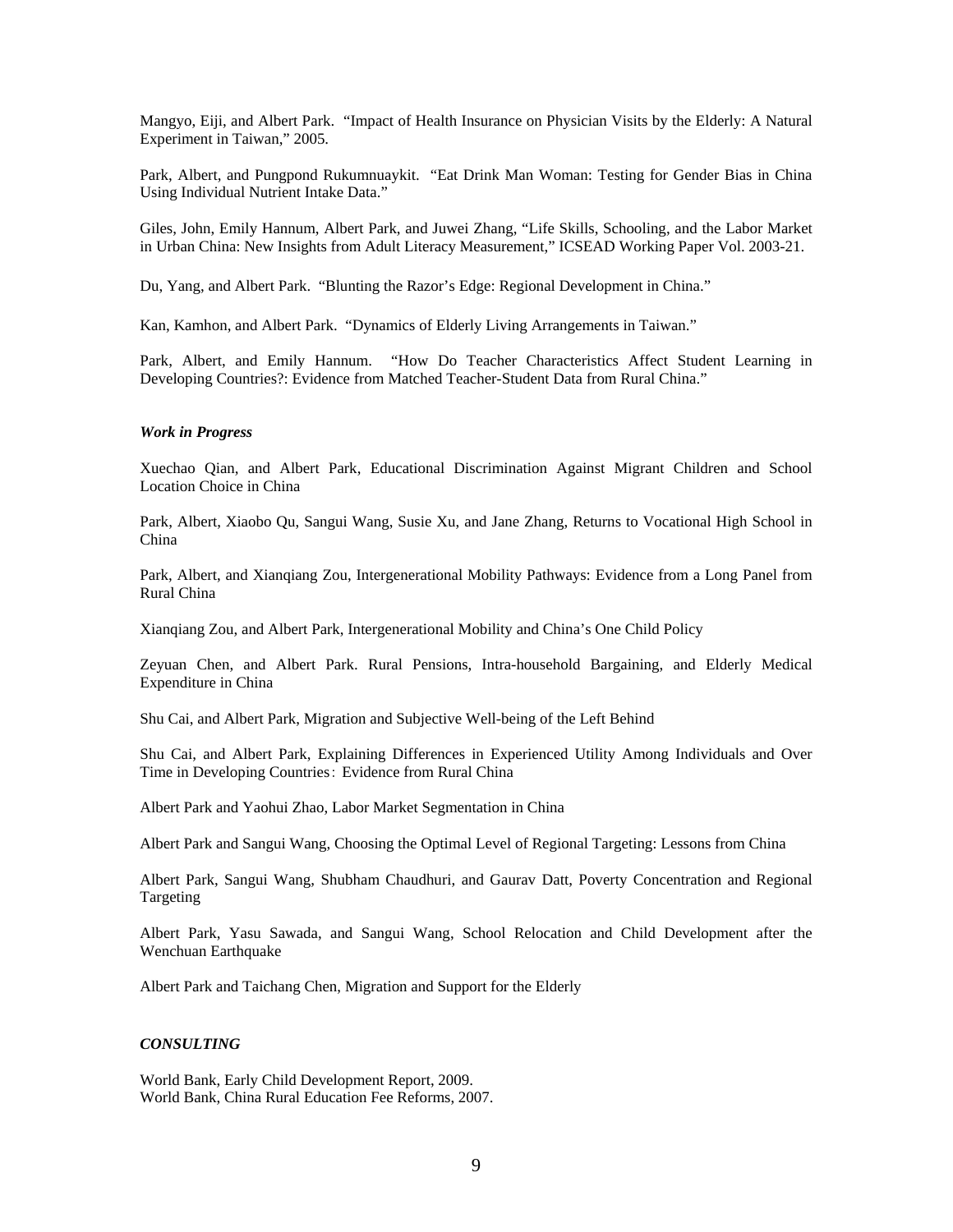World Bank, China Urban Service Delivery, 2005. World Bank, China Poverty Assessment Report, 2004-2006. World Bank, Rural-Urban Inequality in China, 2004. World Bank, China's Unemployment Rate, 2003. OECD, Microfinance Programs in China, 2003. World Bank, Strengthening the Management of China's Fiscal Poverty Alleviation Funds, 2002-2003. World Bank, China's Poverty Alleviation Strategies, 2000. World Bank, Rural Financial Reform in China, 1998. World Bank, China's Grain Markets, 1995.

## *SURVEY PROJECTS*

Co-principle Investigator, **China Urban Labor Survey III**, 2010. Survey of urban residents and migrants in six large Chinese cities, five of which were previously surveyed as part of first and second waves of the China Urban Labor Survey in 2001 and 2005. Funded by a Multi-donor Trust Fund (MDTF) administered by the World Bank Social Protection and Labor Unit. With Institute of Population and Labor Economics, Chinese Academy of Social Sciences.

Investigator, **National Survey of Manufacturing Firms**, 2009. Surveyed 2000 manufacturing firms in 8 provinces, focus on impacts of economic crisis, implementation of labor regulations, and credit contracts. With People's Bank of China.

Co-principle Investigator, **China Health and Retirement Longitudinal Study (CHARLS)**, 2009-2013. National health and retirement survey of adults aged 45 and older in 2011 and 2013. Funded by NIH Institute of Aging.

Co-principle Investigator, **China Health and Retirement Longitudinal Study Pilot**, 2007-2009. Pilot survey in Gansu and Zhejiang of more than 2000 adults aged 45 and older, with intention to expand to larger set of provinces to be surveyed biannually. Funded by NIH Institute of Aging. With China Center for Economic Research, Peking University.

Co-principle Investigator, **Gansu of Children and Families III**, 2007. Re-survey of 2000 9-12 year-old children in rural areas, their mothers, families, teachers, school principals, and villages in 20 counties in Gansu. New surveys of 1400 9-15 year-olds in 2007 in same sample villages. Funded by UK Economic and Social Research Council (ESRC) and the World Bank.

Co-principle Investigator, **China Urban Labor Survey II**, 2005. Surveys of urban residents and migrants in same five large Chinese cities surveyed as part of first wave of the China Urban Labor Survey. Additional surveys of migrants in 7 smaller cities. Focus on labor market outcomes and access to social insurance programs. Funded by the World Bank, with the Institute of Population and Labor Economics, Chinese Academy of Social Sciences.

Co-principle Investigator, **Gansu Survey of Children and Families II**, 2004. Re-survey of 2000 9-12 year-old children in rural areas, their mothers, families, teachers, school principals, and villages in 20 counties in Gansu. Expanded physical and mental health components. Additional data collection project to evaluate randomized intervention that provided eyeglasses to primary school students to study effect of vision on academic performance. U.S. collaborators: Emily Hannum, Harvard University; and Paul Glewwe, University of Minnesota. Chinese collaborating organization: Northwest Normal University. Funding: two-year seed grant from Fogharty Foundation, World Bank Research Department.

Investigator, **Perceptions of Social Inequality in China**, 2002-2004. Survey to examine perceived and actual inequality among 8000 urban residents and migrants in eight Chinese cities. U.S. collaborator: Marty Whyte, Harvard University. Chinese collaborating organization: Center for Research on Contemporary China, Peking University.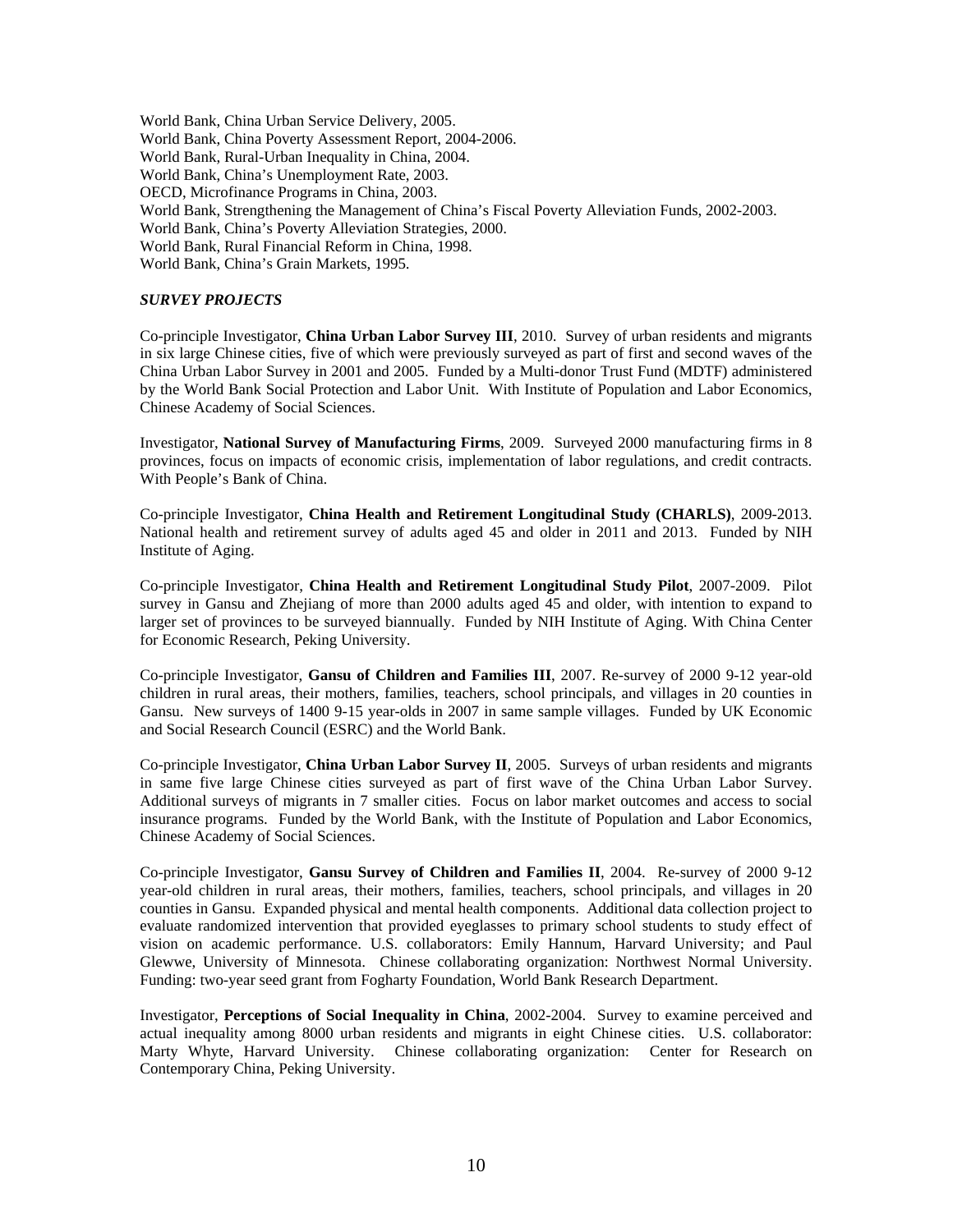Investigator, **SOE Privatization and Enterprise Development in China**, 2002. Survey of 1000 enterprises in Zhejiang Province. Collaborators: Hongbin Li, Chinese University of Hong Kong. Chinese collaborating organization: School of Economics, Zhejiang University.

Co-principle Investigator, **China Urban Labor Survey**, fall 2001. Survey of 5000 urban resident and migrant households and neighborhoods in four Chinese cities (Fuzhou, Shanghai, Shenyang, Wuhan, and Xian). Follow-up **China Adult Literacy Survey** in spring 2002 to test adult literacy of sampled workers. U.S. collaborators: John Giles, Michigan State University. Chinese collaborating organization: Institute of Population Studies, Chinese Academy of Social Sciences. Funding: Ford Foundation, Michigan State University, University of Michigan, Chinese Academy of Social Sciences, ICSEAD.

Co-principle Investigator, **China Rural Poverty Survey II**, 2001. Survey of 600 rural households, including anthropometric measurements, and local villages, schools, medical clinics, and rural financial institutions in four officially-designated poor counties in Gansu, Shaanxi, Guizhou, and Sichuan. Half of sample is panel from the China Rural Poverty Survey I. Survey of 1000 villages in the same four counties on the provision of local public goods. Chinese collaborating organization: China Poverty Research Association, and Institute of Agricultural Economics, Chinese Academy of Agricultural Sciences. Funding: Ford Foundation.

Co-principle Investigator, **Gansu Survey of Children and Families**, 2000. Survey of 2000 9-12 year-old children in rural areas, their mothers, families, teachers, school principals, and villages in 20 counties in Gansu. Survey of 1000 teachers in same village schools. U.S. collaborator: Emily Hannum, Harvard University. Chinese collaborating organization: Northwest Normal University. Funding: Spencer Foundation.

Participant, **Survey of Health and Living Status of the Elderly in Taiwan, Wave 4**, 1999. Survey of 2000 elderly in Taiwan. Collaborators: Al Hermalin, University of Michigan, Jack Chang, Taiwan Provincial Family Planning Institute.

Investigator, **Rural Financial Institutions, Enterprises, and Local Governments in Rural Areas**, 1998 and 1999. Surveys of 200 rural financial institutions, 250 enterprises, and 100 township leaders in two interior provinces in 1999 (Shanxi and Sichuan) and two coastal provinces in 1998 (Zhejiang and Jiangsu). Collaborators: Loren Brandt, University of Toronto; Minggao Shen, Hong Kong University of Science and Technology; Hongbin Li, Chinese University of Hong Kong; Sangui Wang, Institute of Agricultural Economics, Chinese Academy of Agricultural Sciences. Funding: Ford Foundation and William Davidson Institute, University of Michigan.

Co-principle Investigator, **China Rural Poverty Survey I**, 1998. Survey of 450 rural households, including anthropometric measurements, and local villages, schools, medical clinics, and rural financial institutions in six officially-designated poor counties in Gansu, Shaanxi, Guizhou, Sichuan, Jiangxi, and Henan. Survey of 800 rural households in NGO and government microfinance program sites. U.S. collaborator: Scott Rozelle, University of California at Davis. Chinese collaborating organization: China Poverty Research Association. Funding: Ford and Luce Foundations.

Investigator, **China National Village Survey**, 1996. Survey of 220 villages in 8 provinces. Collaborators: Loren Brandt, University of Toronto; Scott Rozelle, University of California at Davis; Jikun Huang, Center for Chinese Agricultural Policy, Chinese Academy of Sciences. Funding: Rockefeller Foundation and Ford Foundation.

Principle Investigator, **Resource Flows and Poverty in China**, 1993. Two-part survey of 288 agricultural households in 4 poor counties in Shaanxi Province in northwest China. U.S. collaborator: Scott Rozelle, University of California at Davis. Chinese collaborating organization: Rural Development Institute, Chinese Academy of Social Sciences. Funding: Ford Foundation.

## *GRANTS AND AWARDS*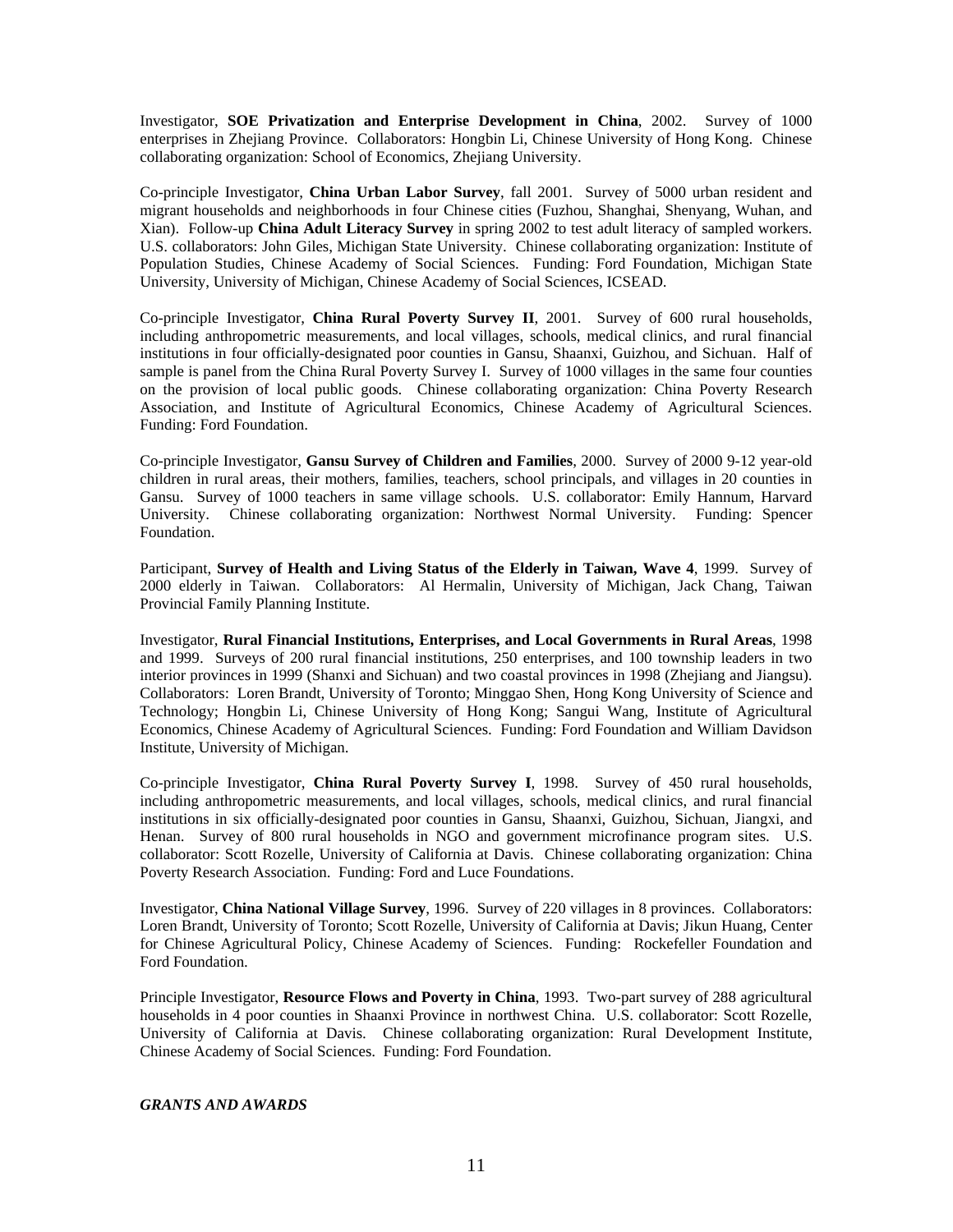Hong Kong Research Grants Council General Research Fund, grant for "Longitudinal Study of School-to-Work Transitions in Rural China", 2014-2016 (Principal Investigator)

Hong Kong Research Grants Council General Research Fund, grant for "Rising Labor Demand(s), Employment, and Industrial Upgrading: The Pearl River Delta Firm-Worker Pilot Survey", 2013-2015 (Principal Investigator)

Hong Kong Research Grants Council Direct Allocation Grant, for project "Is Geography Destiny?", 2012- 13.

3IE, Evaluating Vocational Education in China, 2010-2012 (co-Investigator).

Economic and Social Research Council (United Kingdom), grant for "Understanding Inequality in Wellbeing of the Elderly in China and the UK", 2011-12.

World Bank Social Protection and Labor Unit, Multi-donor Trust Fund (MDTF) grant for "Labour Market Informality and Economic Transition: Employment Regulation and Adjustment to Economic Crisis in China," (with Fang Cai), 2009-2011.

National Institute of Health Institute for Aging, grant for "China Health and Retirement Longitudinal Study" (co-PI, John Strauss and Yaohui Zhao PI's), 2009-2013.

World Bank Social Protection and Labor Unit, Multi-donor Trust Fund (MDTF) pilot grant on "Understanding Informal Employment in China", (with Fang Cai), 2008.

John Fell Fund, Oxford University, for conference on education, health, and labor outcomes in rural China, 2008.

National Institute of Health Institute for Aging, grant for "China Health and Retirement Longitudinal Study Pilot" (with John Strauss and Yaohui Zhao), 2007-2009.

Economic and Social Research Council (United Kingdom) and Department for International Development (DFID), grant for "Gansu Survey of Children and Families, wave 3" (with Paul Glewwe and Emily Hannum), 2007-2009.

World Bank Research Department, grant for project "Intermediate Impact of Eyeglass Provision in Rural China" (with Paul Glewwe, Emily Hannum, and Kinbing Wu), 2007-2008.

Center for International Business Education, Michigan Business School, research grant for "Does Exporting Raise Firm Productivity? Evidence from the Impact of the Asian Financial Crisis on Chinese Firms." (with Dean Yang)

Population Studies Center, University of Michigan, small grant for "Does School Quality Really Matter?: A Natural Experiment in Rural China," supported by NIH/Fogarty International Center, 2004-2005.

World Bank Research Department, grant for the project *The Interaction of Health, Education and Employment in Western China*, 2003-2005. (with Paul Glewwe, Emily Hannum, and Guo Li)

International Center for Social and Economic Development (Japan), grant for the project *Human Capital in China's Urban Labor Market: Insights from New Literacy, Numeracy and Life-Skills Measures*, 2003 (with Emily Hannum and John Giles).

Population Studies Center, University of Michigan, grant for project *New Measures of Literacy, Numeracy, and Life Skills: Human Capital and Socio-Economic Mobility in China*, 2002.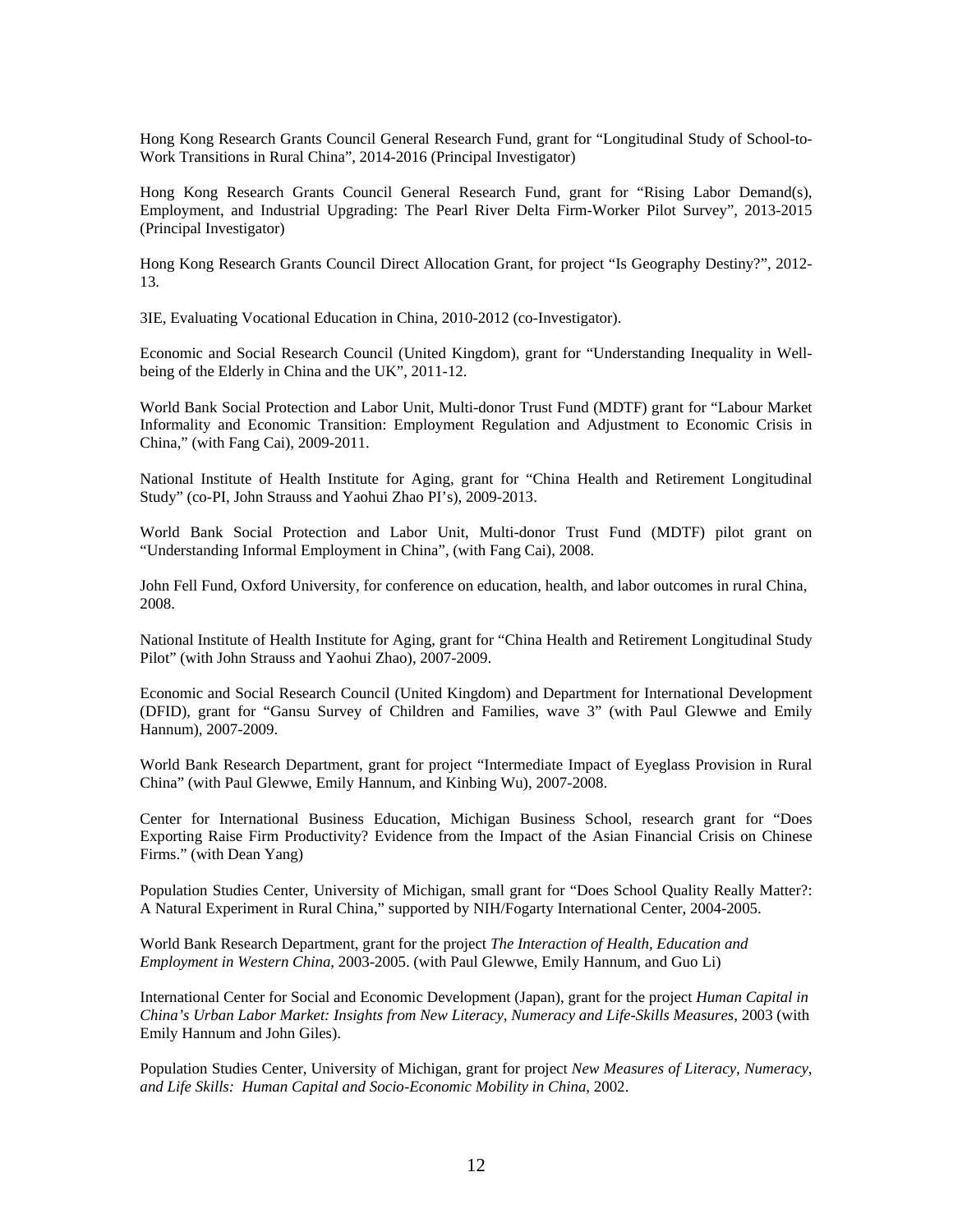Center for International Business, University of Michigan, grant for survey project *Privatization and Firm Performance: An Empirical Study of China's State-Owned Enterprises*, 2002-2003.

World Bank, grant for project *New Measures of Literacy, Numeracy, and Life Skills: Human Capital and Socio-Economic Mobility in China*, 2002. (with Juwei Zhang and Fang Cai)

World Bank, infoDev, grant to support survey project *School Governance Networks for Educational Improvement in Developing Countries*, 2001-2003. (with Emily Hannum)

Fogharty Foundation and NIH, seed grant for research on international health and development, to support *Gansu Survey of Children and Families II*, 2001-2003. (with Emily Hannum)

Fulbright Visiting Research Award, to support 4-month visit to Center for China Economic Research at Peking University, 2001-2002.

Ford Foundation, grant to study *China's Urban Labor Markets in Transition* by supporting the China Urban Labor Survey, with John Giles, Michigan State University, and the Institute of Population Studies, Chinese Academy of Social Sciences, 2001-2002.

Rackham Faculty Research Grants, University of Michigan, *Urban Labor Market Development in China*, 2001.

Asia Center, Harvard University, grant to support *Conference on Education Reform in China*, with Emily Hannum, 2001.

Ford Foundation, grant to support Chinese participants in a 2001 workshop for the *Gansu Education and Rural Poverty* project, 2001. (with Emily Hannum)

Ford Foundation, grant for research on *Human Development and Socio-Economic Change in China's Poor Areas* (with China Poverty Research Association), 2000-2001. To fund second wave of China Rural Poverty Survey.

William Davidson Institute, International Institute, and Center for Chinese Studies of the University of Michigan, grants to hold a conference on *China's Uneven Transition: Inequality and Economic Reform* (co-organized with Ching-Kwan Lee and Mary Gallagher), April 2001.

An Wang Postdoctoral Fellowship, Harvard University, 2000.

Faculty Research Grant, Center for Chinese Studies, University of Michigan, 2000.

Ford Foundation Grant for Research on Rural Financial Institutions and Enterprises in Poor Areas, with Sangui Wang and Minggao Shen, 1999.

Taiwan National Science Council, visiting research grant, February to July, 1999.

Livingston Award, Department of Economics, University of Michigan, 1998.

William Davidson Institute, grant for research on China's collective enterprise and local public finance, 1997-98.

Best Dissertation Award, Honorable Mention, American Agricultural Economics Association, 1997.

Henry Luce Foundation, United States-China Cooperative Research Program and Ford Foundation, Beijing, grants for research on Rural Poverty, Finance and Investment, and Poverty Policies in China, 1996-98. (with members of the China Poverty Research Association)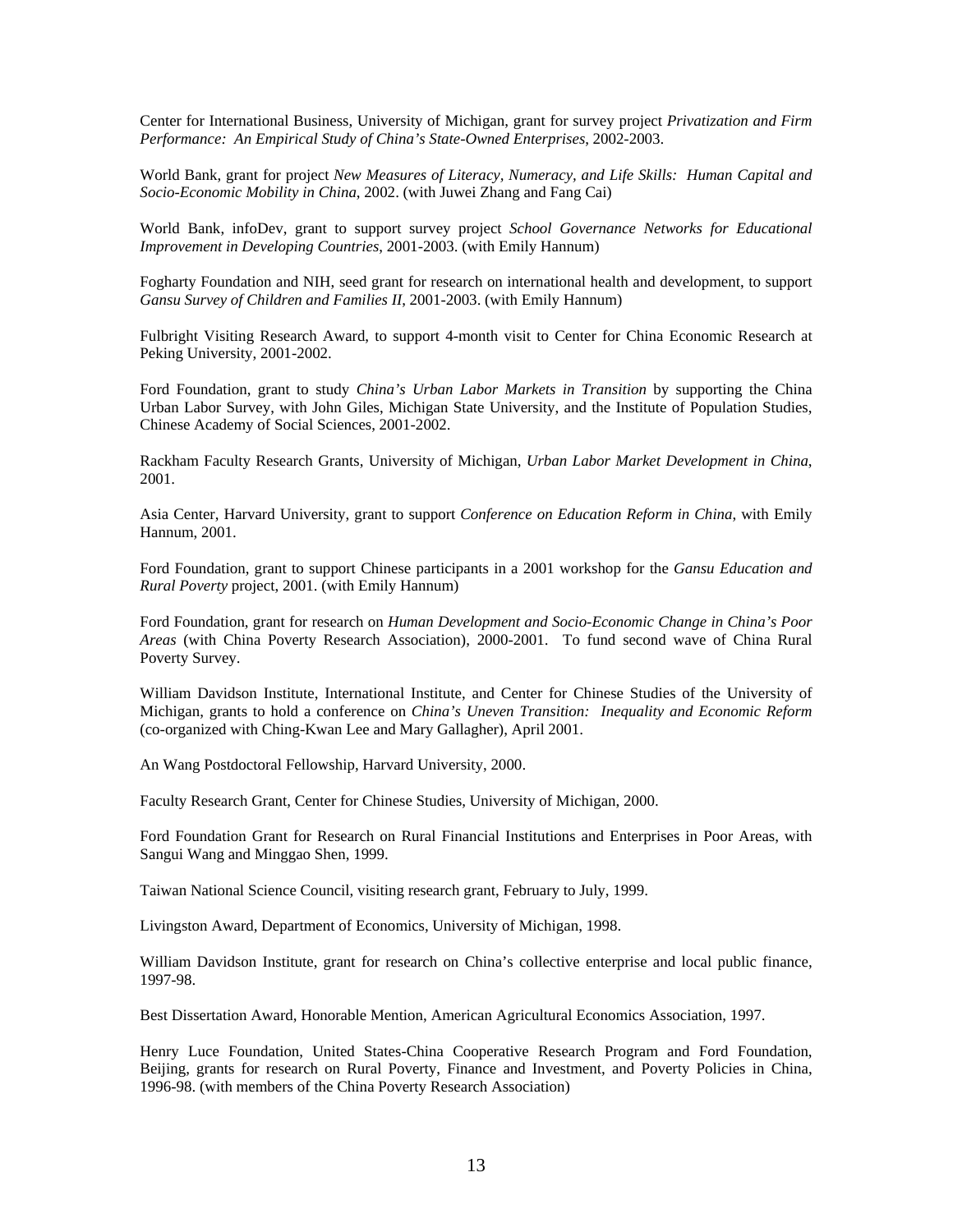Berkeley Center for Chinese Studies, Post-doctoral Fellowship for Collaborative Research with the People's Republic of China, to support 6 months of research in China, 1996.

Stanford Centennial TA, 1994-95. One of 30 teaching assistants, recognized for outstanding teaching.

Institute for International Studies and Center for East Asian Studies, Stanford University, summer research grants, 1995 and 1994.

Fulbright-Hays Doctoral Dissertation Fellowship, 1993.

Committee on Scholarly Communication with China, Graduate Fellowship, 1992-93.

Pacific Basin Research Center of Soka University, Center for Science and International Affairs, J.F.K. School of Government, Harvard University, for field research in Taiwan, 1992. (with Bruce Johnston)

Social Science Research Council, International Predissertation Fellowship funded by the Ford Foundation, for Chinese area studies and research on China's rural development, 1991.

Center for Conflict and Negotiation, Stanford University, graduate fellow 1990-91, research grant for summer research in China, 1991.

Institute for International Studies, Stanford University, grant for summer research in China, 1991.

## **OTHER ACTIVITIES**

Organizing Committee, Quantitative Methodology Lab in China, Population Studies Center, University of Michigan, 2005-.

Organizing Committee, Conference on the *Chinese Economy After WTO: Opportunities and Challenges of Globalization*, sponsored by the China Economists Society, the Center for Chinese Studies, and the William Davidson Institute.

Organizing Committee, Conference on *The Labor of Reform: Employment, Labor Law, and Workers Rights in China*, University of Michigan, supported by the Institute of Labor and Industrial Relations, Institute of International Relations, and the Center for Chinese Studies, University of Michigan, and the Ford Foundation.

Mentor, Training Program for Chinese Women Economists, supported by the Ford Foundation, 2002-2003.

Visiting Lecturer, Zhejiang University, Hangzhou, China. Guest lecture to faculty and students of the School of Economics on program evaluation and panel data, July 29, 2002.

Co-organizer, panel on China's urban labor markets, ASSA meetings (China Economists Society panel), with Yaohui Zhao, January 2003.

Steering Committee, project to publish definitive edited volume on Chinese economic reform entitled *The Transition that Worked: Origins, Mechanism, and Consequences of China's Long Boom*, led by Loren Brandt and Tom Rawski, 2001.

Co-organizer. Conference on Education Reform in China, with Emily Hannum, sponsored by Asia Center, Fairbanks Center for East Asian Research, Graduate School of Education, and Kennedy School China Public Policy Program, Harvard University, July 14-15, 2001.

Co-organizer. Workshop for researchers participating in the project Gansu Survey of Children and